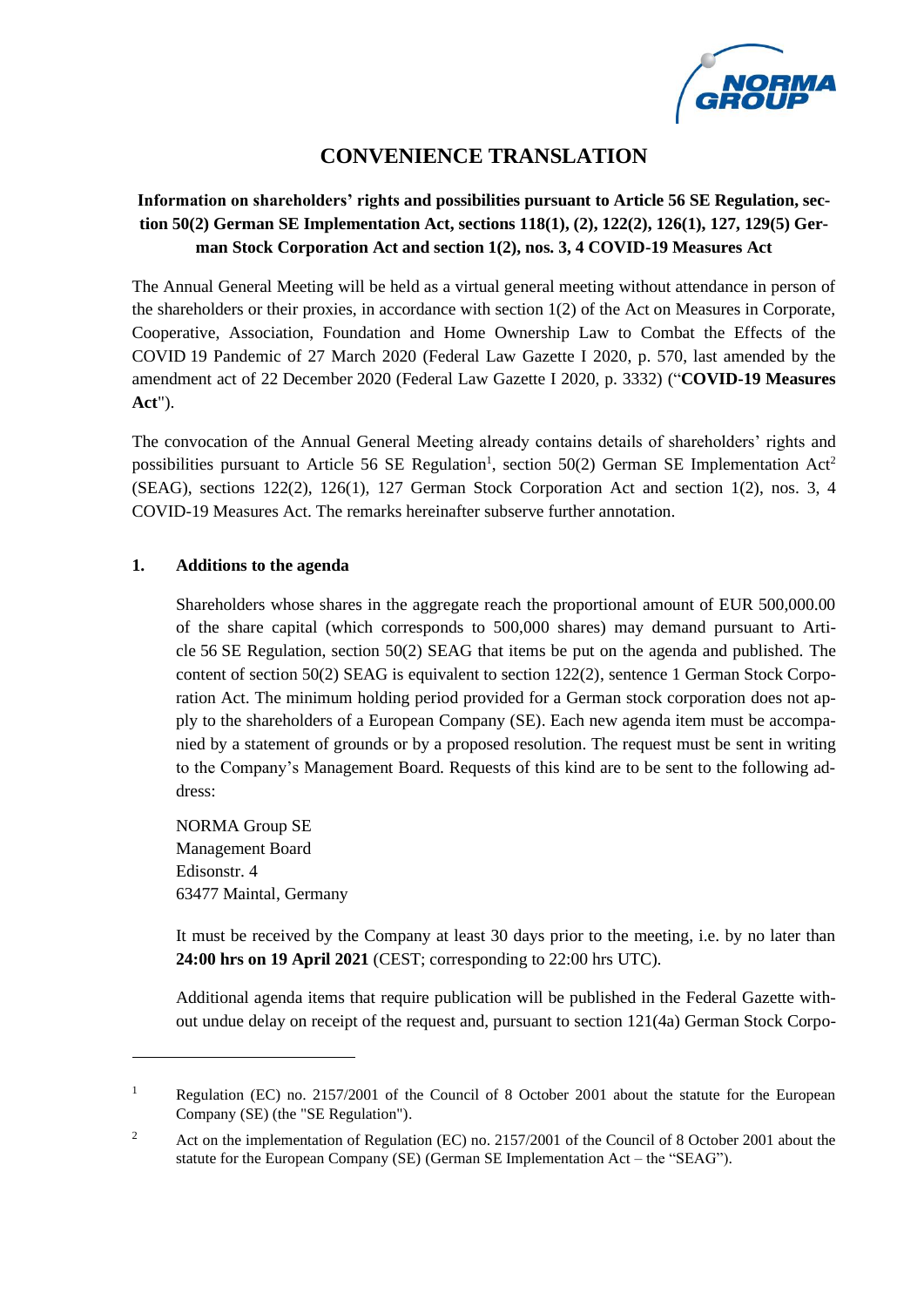ration Act, be forwarded for publication to such media capable of distributing the information throughout the entire European Union. They will also be made available on the Company's website at https://www.normagroup.com/corp/en/investors/agm/ and notified to the shareholders.

The respective provisions of the SE Regulation, the German SE Implementation Act and of the German Stock Corporation Act are, in excerpts, as follows:

#### *Article 56 SE Regulation*

*One or more shareholders who together hold at least 10 % of an SE's subscribed capital may request that one or more additional items be put on the agenda of any General Meeting. The procedures and time limits applicable to such requests shall be laid down by the national law of the Member State in which the SE's registered office is situated or, failing that, by the SE's statutes. The above proportion may be reduced by the statutes or by the law of the Member State in which the SE's registered office is situated under the same conditions as are applicable to public limited-liability companies.*

*Section 50 SEAG: Convocation and Amendment of the Agenda at the Request of a Minority (excerpt)*

*(2) The amendment of the agenda of a General Meeting by one or more items may be requested by one or more shareholders whose shares amount in aggregate to not less than 5% of the share capital or represent an amount of the share capital corresponding to EUR 500,000.*

*Section 122 German Stock Corporation Act: Convening at the request of a minority (excerpt)*

- *(1) A General Meeting shall be convened if shareholders having an aggregate shareholding amounting to one twentieth of the registered share capital file a written request for such meeting to be held, stating the purpose and the reasons therefor; such request shall be directed to the Management Board. The Articles of Association may link the right to request that the General Meeting be convened to another form and to a lesser share in the registered share capital. …*
- *(2) In the same way, shareholders with an aggregate shareholding of one twentieth of the registered share capital or the proportionate amount of EUR 500,000 may request that items are put on the agenda and are announced as items on the agenda. Each new item shall be accompanied by a*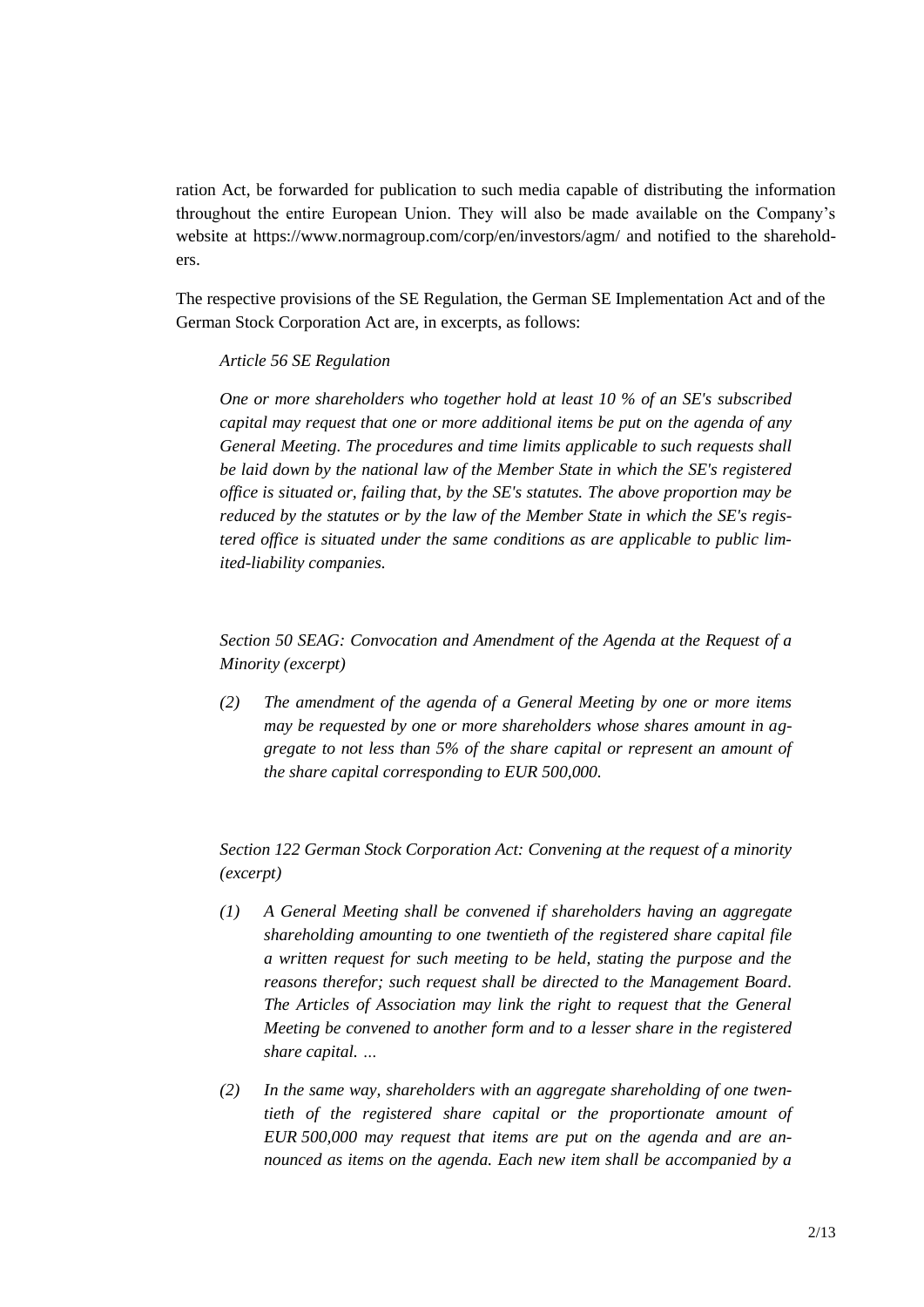*statement of reasons or a draft resolution. The request pursuant to sentence 1 must be received by the company at least 24 days, or in the case of listed companies at least 30 days, prior to the meeting; the date of receipt shall not be included in the calculation.*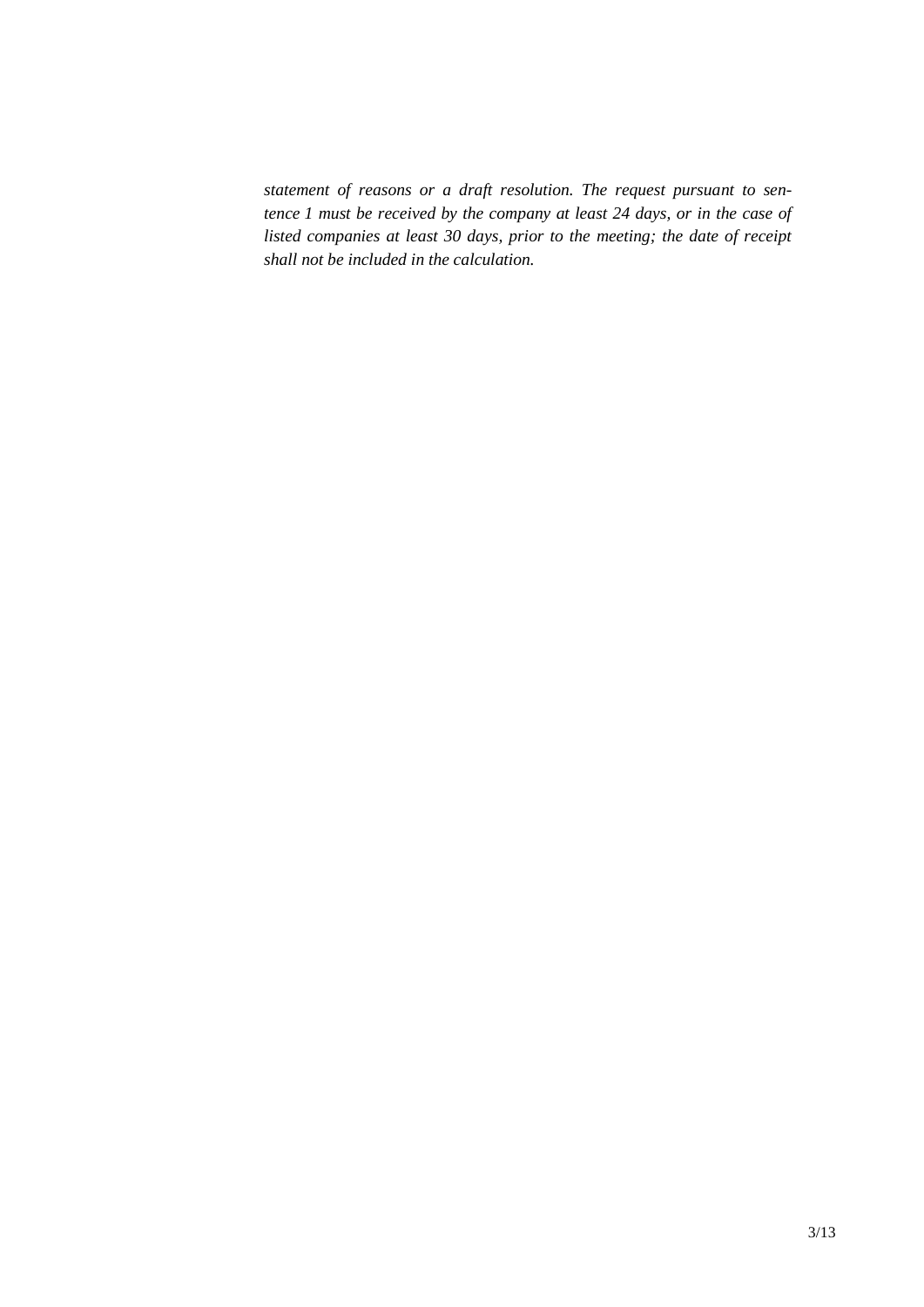#### **2. Counter-motions; voting proposals**

Each shareholder is entitled pursuant to section 126(1) German Stock Corporation Act to submit counter-motions to proposed resolutions in respect of individual agenda items. If the countermotions are to be made available by the Company, they must be submitted at least 14 days prior to the general meeting, i.e. by no later than **24:00 hrs on 5 May 2021** (CEST; corresponding to 22:00 hrs UTC), using

the following address:

NORMA Group SE Investor Relations Edisonstr. 4 63477 Maintal, Germany or

- the following fax number:
	- +49 (0) 6181 61027 641 or
- the following e-mail address: ir@normagroup.com or
- by transmission through intermediaries subject to the requirements set out in section 67c German Stock Corporation Act.

Counter-motions addressed in any other way and/or received after the date specified do not have to be made available.

In all cases in which a counter-motion is submitted, the date of receipt of the counter-motion by the Company will be decisive.

Shareholders' counter-motions that are to be made available will be made available together with the shareholders' names and, if applicable, the grounds for the counter-motions as well as any statements by the Management Board and the Supervisory Board in this regard on the Company's website at https://www.normagroup.com/corp/en/investors/agm/. The Company may decide not to make a counter-motion and possible grounds for it available if the conditions of section 126(2) German Stock Corporation Act are met.

These provisions apply analogously, pursuant to section 127 German Stock Corporation Act, to a shareholder's nomination for the election of a member of the Supervisory Board or the auditors of the annual financial statements. In addition to the grounds listed in section 126(2) German Stock Corporation Act, the Management Board need not make a candidate nomination available if, *inter alia*, the nomination does not include the name, occupation and place of residence of the candidate. Nor does the Company have to make nominations for the election of members of the Supervisory Board available if the nomination does not include information on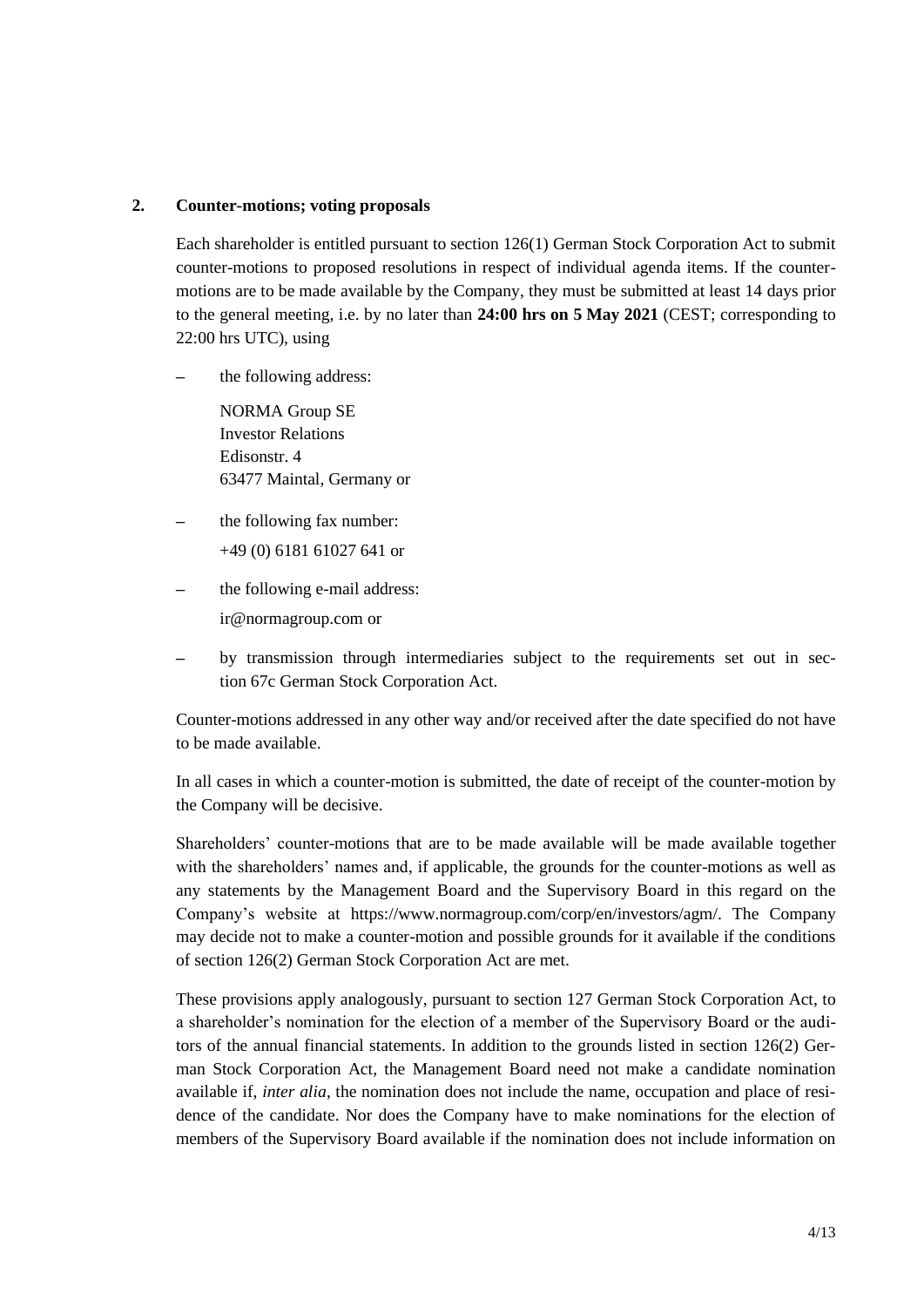any positions held by the proposed candidate in other supervisory boards required by law within the meaning of section 125(1) sentence 5 German Stock Corporation Act.

Motions or voting proposals by shareholders which are to be made accessible pursuant to section 126 German Stock Corporation Act or section 127 German Stock Corporation Act, according to section 1(2) sentence 3 COVID-19-Measures Act, shall be deemed to have been made at the Annual General Meeting if the shareholder making the motion or submitting the voting proposal is entered in the Company's share register and has registered for the Annual General Meeting.

The respective provisions of the German Stock Corporation Act and of the COVID-19- Measures Act are, in excerpts, as follows:

*Section 126 German Stock Corporation Act: Motions brought by shareholders*

- *(1) Motions put forward by a shareholder stating the name of the shareholder, the reasons for the motion and any comments on the part of the administration shall be made accessible to the entitled persons named in section 125(1) to (3) subject to the conditions stated therein if, at least fourteen days prior to the meeting, the shareholder sends a counter-motion against a proposal made by the Management Board and the Supervisory Board on a particular item on the agenda to the company at the address given for this purpose in the notification of convening the meeting together with his grounds for such motion. The day of receipt shall not be included in the calculation. In the case of listed companies, access shall be provided via the website of the company. Section 125(3) shall apply accordingly.*
- *(2) The counter-motion and the grounds therefor need not be made accessible*
	- *1. if the Management Board would render itself liable to prosecution by making such counter-motion and grounds accessible,*
	- *2. if the counter-motion would result in a resolution of the General Meeting which is either unlawful or in breach of the articles of association,*
	- *3. if the grounds contain key statements which are manifestly incorrect or misleading or if they are slanderous,*
	- *4. if a counter-motion of the shareholder based on the same subject matter has already been made accessible in connection with a General Meeting of the company pursuant to section 125,*
	- *5. if the same counter-motion of the shareholder with essentially the same grounds has within the previous five years already been made accessible in the context of at least two general meetings of the com-*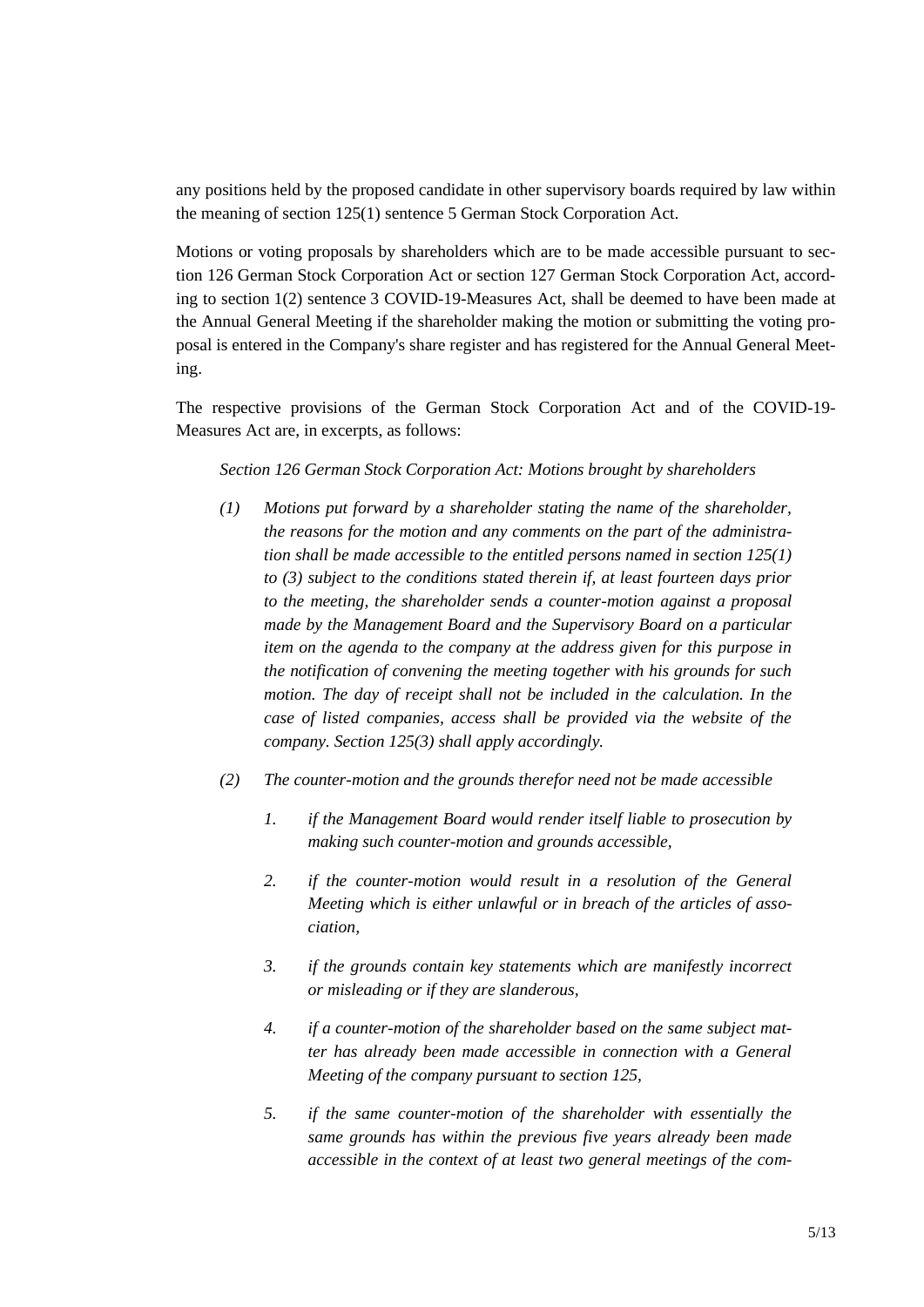*pany pursuant to section 125 and less than one-twentieth of the registered share capital represented at the general meeting voted in favor of such counter-motion,*

- *6. if the shareholder indicates that he shall neither attend the general meeting nor arrange for a representative to attend on his behalf, or*
- *7. if in the previous two years the shareholder has failed in two General Meetings to make or cause to be made on his behalf a counter-motion communicated by him.*

*The grounds need not be made available if the text thereof exceeds a total of 5000 characters.*

*(3) If several shareholders file a counter-motion in respect of the same resolution, the Management Board may combine the counter-motions and grounds.*

*Section 127 German Stock Corporation Act: Nominations brought by shareholders* 

*Section 126 shall apply accordingly to nominations made by shareholders for the election of Supervisory Board members or auditors of annual financial statements. There is no need for grounds to be given for the nomination. Furthermore, the Management Board need not make the nomination available if the nomination does not contain the information pursuant to section 124(3), sentence 4 and section 125(1), sentence 5. The Management Board must add the following to a shareholder's proposal for the election of Supervisory Board members of listed companies that are subject to the German Act on Employee Co-Determination, the German Coal, Iron and Steel Industry Co-Determination Act or the German Supplementary Co-Determination Act:*

- *1. A reference to the requirements of section 96(2),*
- *2. Indication of whether overall fulfilment pursuant to section 96(2), sentence 3 has been opposed and*
- *3. Indication of how many seats on the Supervisory Board must as a minimum be filled by men and women respectively in order to fulfil the required minimum proportion pursuant to section 96(2), sentence 1.*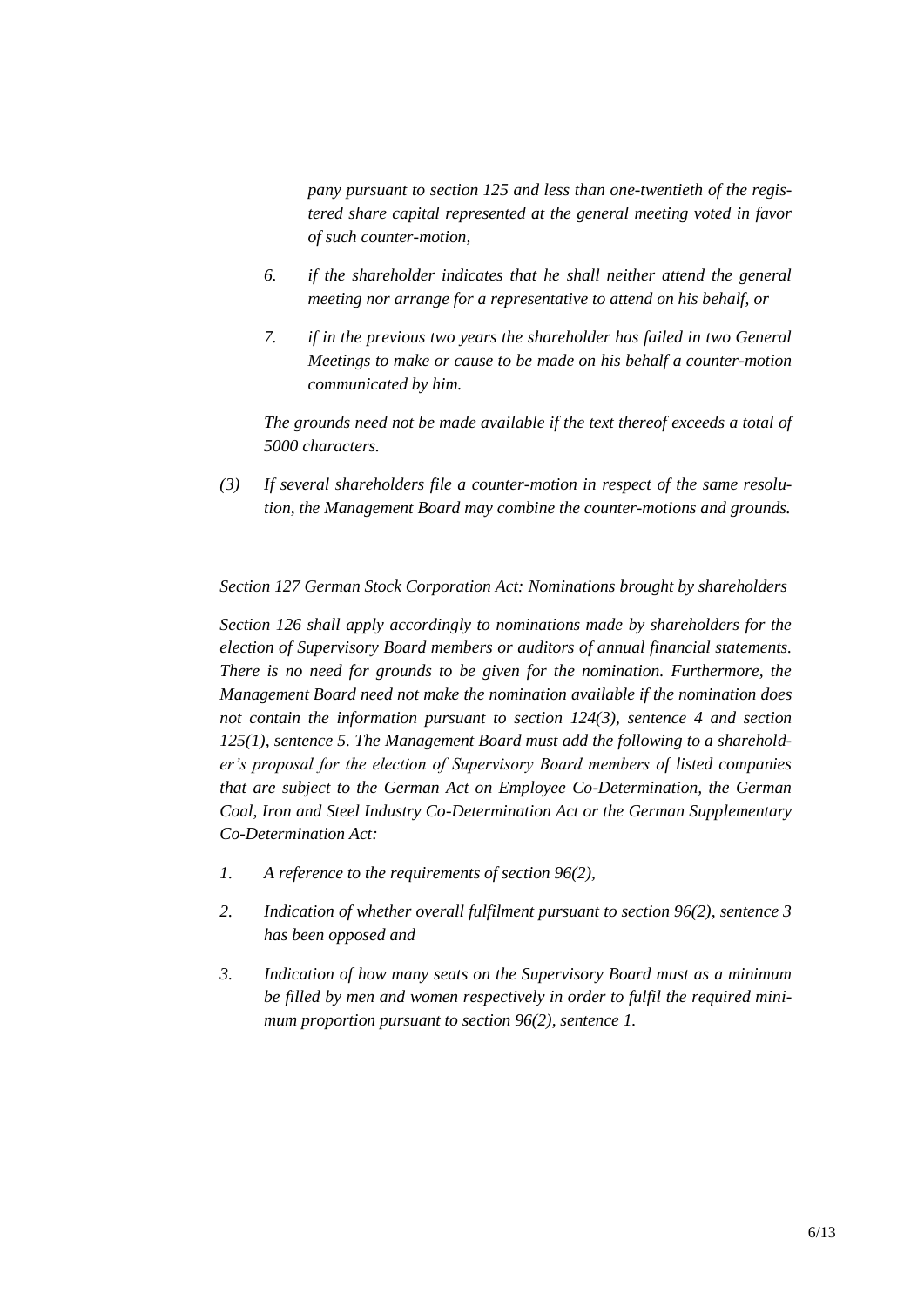*Section 124 German Stock Corporation Act: Announcement of requests for amendment, proposals for resolution (excerpt)*

*(3) … The proposal for the election of Supervisory Board members or auditors of the annual financial statements shall state their name, practiced profession and place of residence. ...*

*Section 125 German Stock Corporation Act: Information for shareholders and Supervisory Board members (excerpt)*

- *(1) At least twenty-one days prior to the date of the general meeting, the executive board of a company that has not exclusively issued registered shares shall notify the following persons of the convening of the general meeting:*
	- *1. to the intermediaries, who hold shares in the company in custody,*
	- *2. to shareholders and intermediaries that have requested such notice, and*
	- *3. to shareholder associations that have requested such notice or have exercised voting rights for shareholders in the previous general meeting.*

*The day of such notification shall not be included in the calculation. If the agenda is to be modified pursuant to section 122(2) then, in the case of listed companies, the modified agenda shall be notified. Such notification shall refer to the possibilities for the exercising of the voting right by a proxy, including by a shareholder association. In the case of listed companies, information concerning membership of nominated Supervisory Board members in other Supervisory Boards required by law shall be attached to a nomination of Supervisory Board members; information concerning their membership in comparable domestic and foreign authorities responsible for supervising commercial enterprises shall also be attached.*

*(2) The Management Board of a company that has issued registered shares shall provide the same communication to persons registered in the share register, as well as to the shareholders and intermediaries that have requested such communication or exercised voting rights at the preceding general meeting, by the beginning of the twenty-first day before the general meeting.*

#### *Section 1 COVID-19 Measures Act (excerpt)*

*(2) … Motions or election proposals of shareholders to be made accessible in accordance with Sections 126, 127 of the German Stock Corporation Act will be deemed to have been made during the virtual general meeting if the*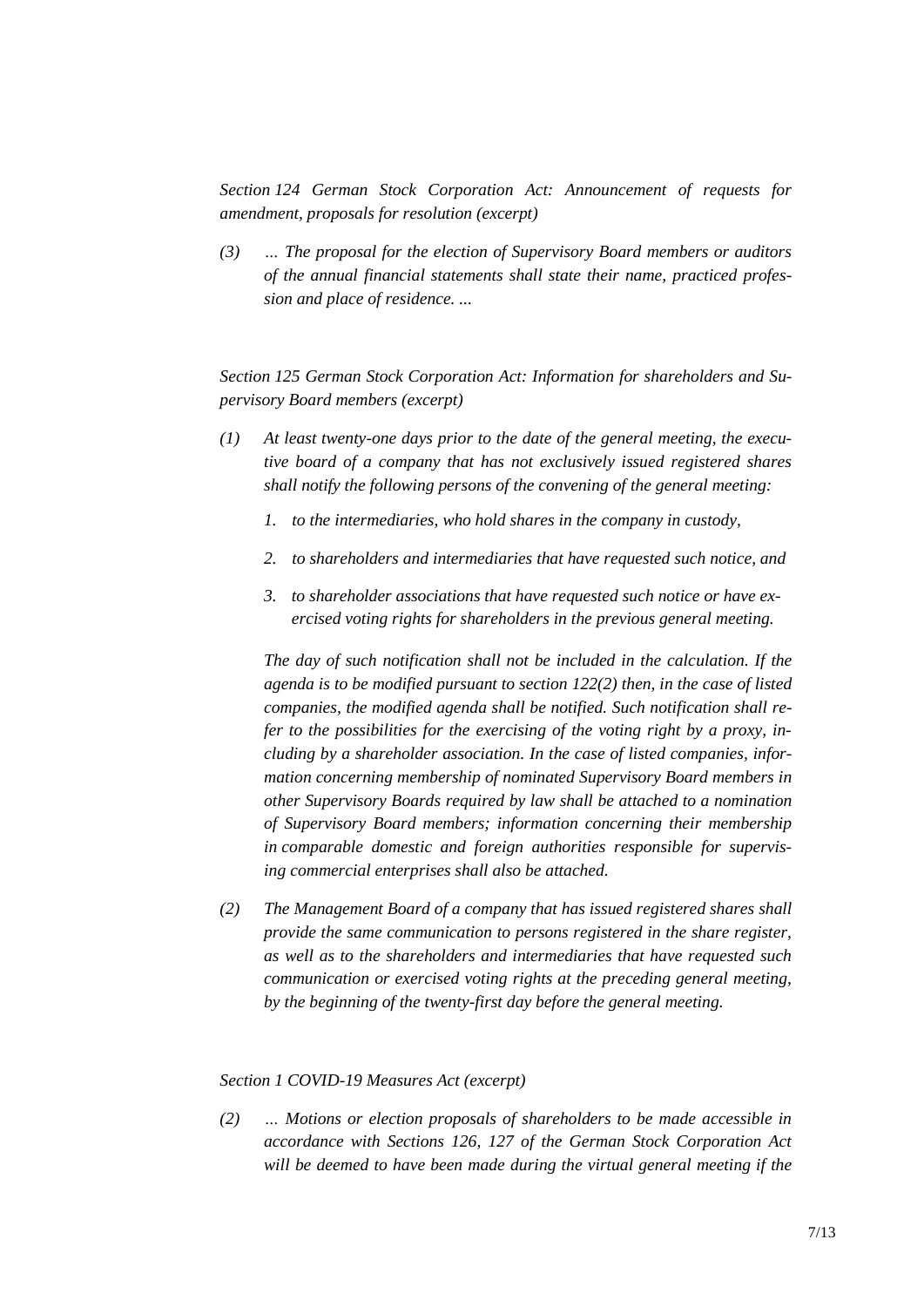*shareholder making the request or submitting the election proposal is duly legitimized and registered for the general meeting.*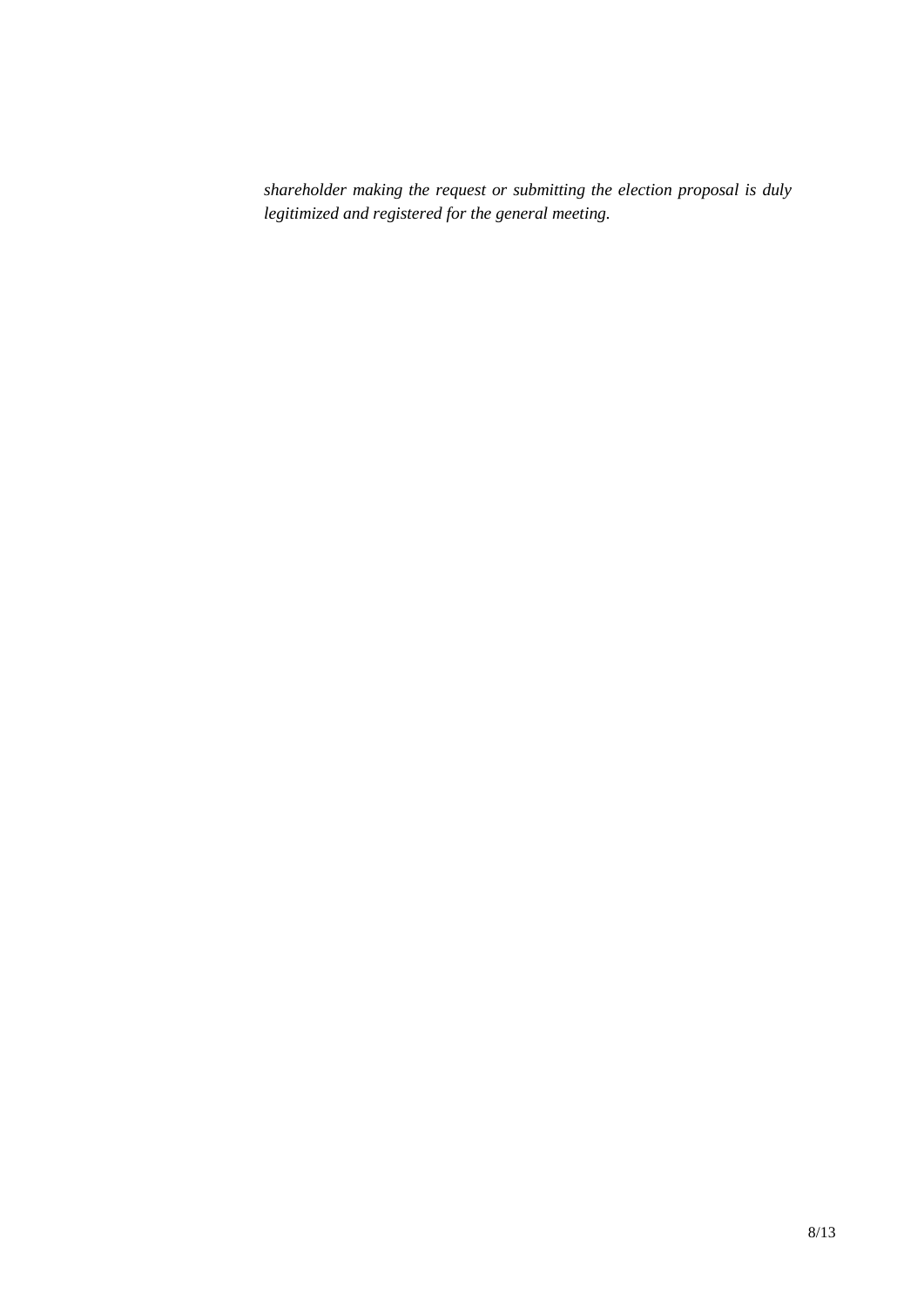### **3. Right to submit questions pursuant to section 1(2) no. 3 COVID-19 Measures Act**

Pursuant to section 1(2) no. 3 COVID-19 Measures Act, shareholders and their proxies – except for Company proxies appointed by the Company – have a right to submit questions by means of electronic communication. This right to submit questions is only open to shareholders who have registered for the virtual Annual General Meeting in due time. Shareholders who have registered for the virtual Annual General Meeting in due time may exercise the right to submit questions also by proxy.

Questions can only be submitted electronically via the internet at https://www.normagroup.com/corp/en/investors/agm/shareholder-service/ by **18 May 2021, 24:00 hrs** (CEST; corresponding to 22:00 hrs UTC). The access data will be sent to the shareholders listed in the share register together with the invitation letter. The proxies will receive their own access data as soon as the proxy authorisation has been issued to the Company or evidence of the proxy authorisation has been submitted to the Company. The Management Board shall decide at its discretion, after due consideration, how it answers questions. We request your understanding that we must reserve the right to summarize questions. Please note that the names of shareholders and proxies submitting questions may be mentioned in the context of answering the questions in the virtual Annual General Meeting, unless they have expressly objected to being named.

The respective provision of the COVID-19 Measures Act is as follows:

*Section 1 COVID-19 Measures Act (excerpt)*

- *(2) The Management Board may decide that the meeting be held in the form of a virtual General Meeting without the physical presence of shareholders or their proxies, provided that*
	- *1. […],*
	- *2. […],*
	- *3. shareholders are offered a right to submit questions by means of electronic communication,*
	- *4. […].*

*The Management Board shall decide at its discretion, after due consideration how it answers questions; it may also stipulate that any questions must be submitted by electronic communication one day prior to the meeting at the latest…*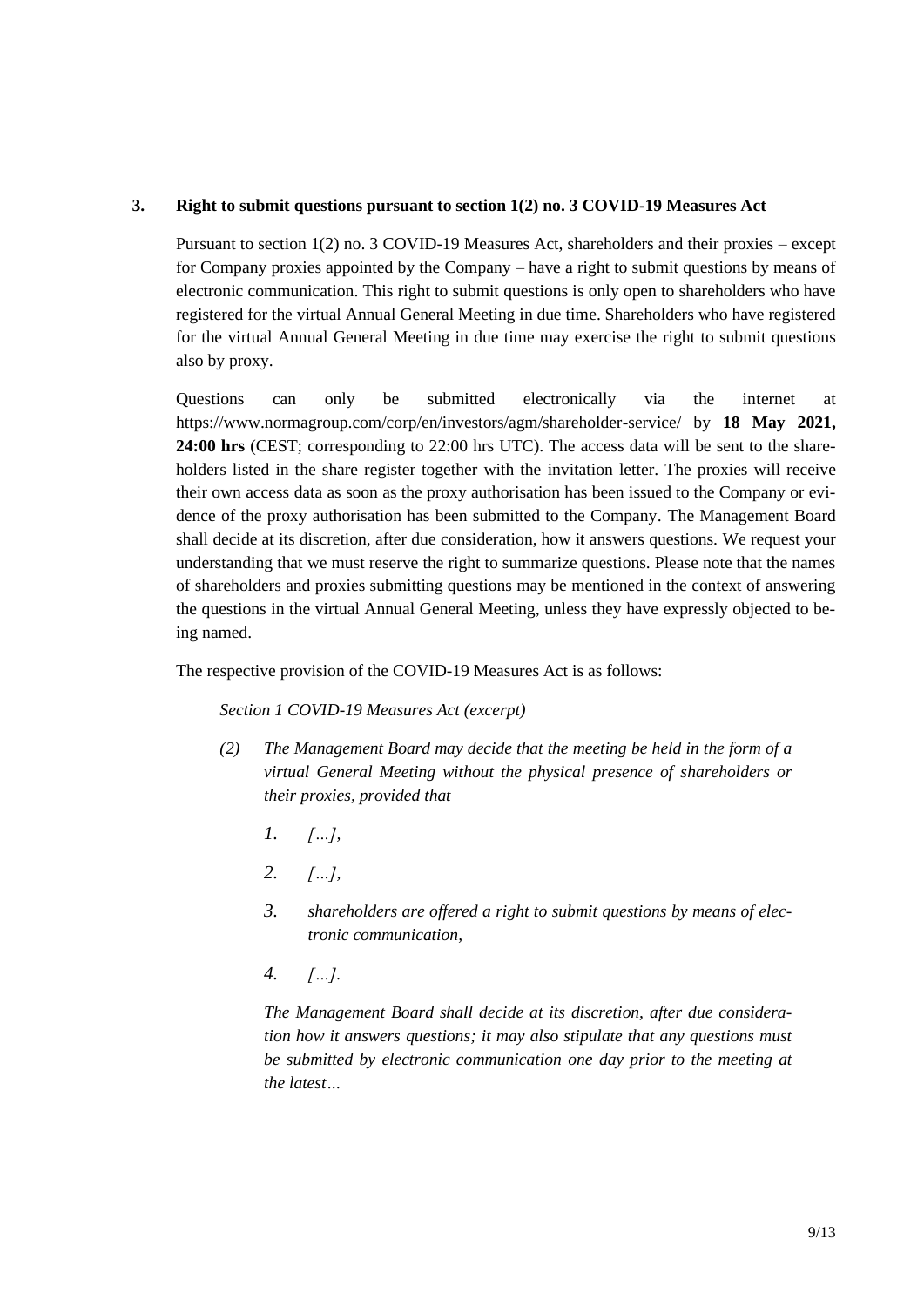### **4. Possibility to object pursuant to section 1(2) no. 4 COVID-19 Measures Act**

Pursuant to section 1(2) no. 4 COVID-19 Measures Act, and in derogation of section 245(1) German Stock Corporation Act, shareholders who have exercised their voting rights by postal vote or proxy may file objections against resolutions of the virtual Annual General Meeting without being physically present. They may do so themselves or by proxy, except for Company proxies appointed by the Company, over the duration of the virtual Annual General Meeting on the internet at https://www.normagroup.com/corp/en/investors/agm/shareholder-service/. The access data will be sent to the shareholders listed in the share register together with the invitation letter. The proxies will receive their own access data as soon as the proxy authorisation has been issued to the Company or evidence of the proxy authorisation has been submitted to the Company.

The respective provision of the COVID-19 Measures Act is as follows:

*Section 1 COVID-19 Measures Act (excerpt)*

- *(1) The Management Board may decide that the meeting be held in the form of a virtual General Meeting without the physical presence of shareholders or their proxies, provided that*
	- *1. […],*
	- *2. […],*
	- *3. […],*
	- *4. shareholders who have exercised their voting rights according to no. 2, in derogation of section 245(1) German Stock Corporation Act, are offered the possibility to file objections against resolutions of the General Meeting without being physically present.*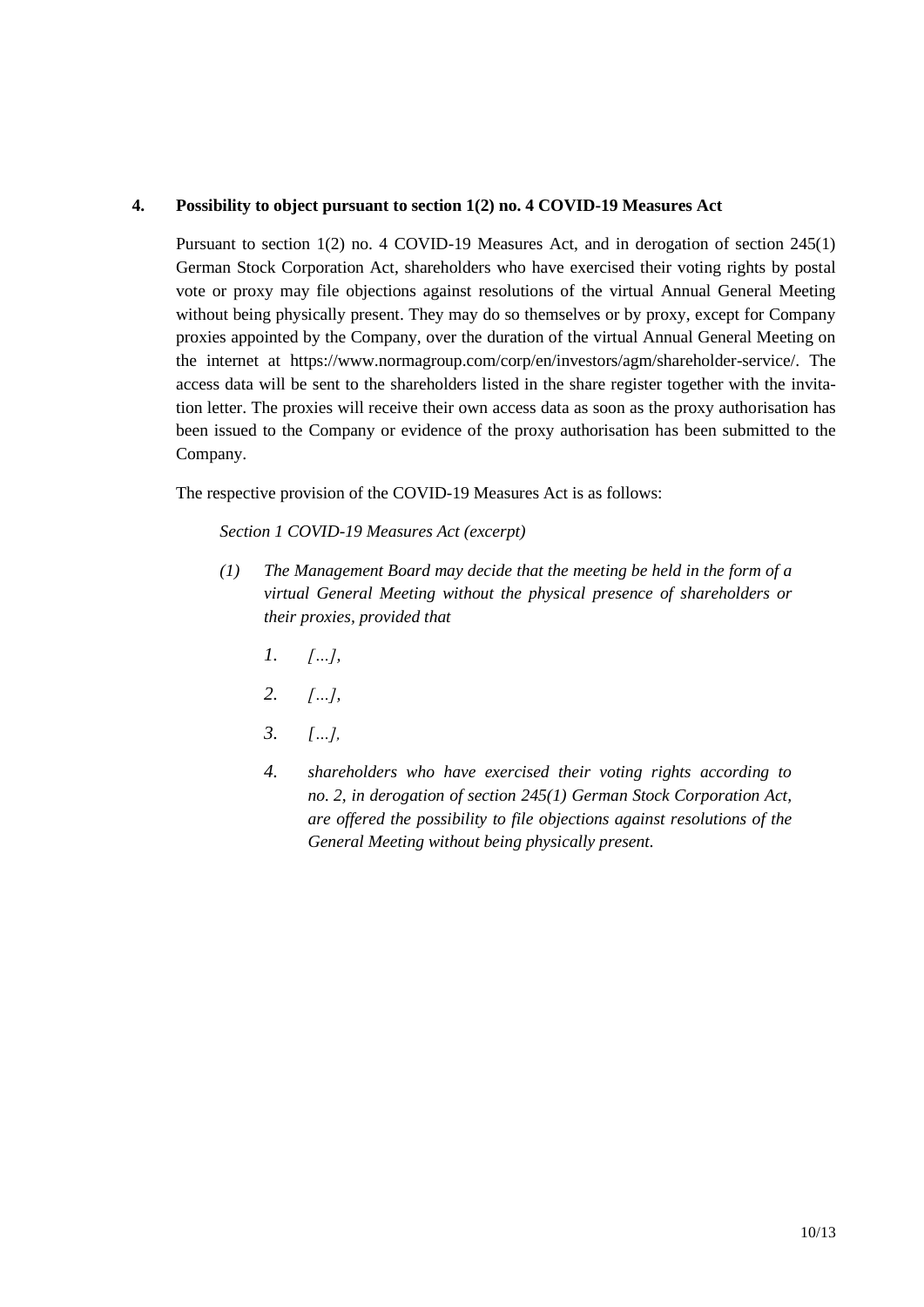# **5. Confirmation of the receipt of votes in accordance with section 118(1) sentence 3 to 5, (2) sentence 2 German Stock Corporation Act and confirmation of the recording and counting of votes in accordance with section 129(5) German Stock Corporation Act**

Pursuant to section 118(1) sentence 3, (2) sentence 2 German Stock Corporation Act, the Company must electronically confirm receipt of the votes cast electronically to the party exercising the right to vote by means of electronic communication in accordance with the requirements set out in Article 7(1) and Article 9(5) subparagraph 1 of the Commission Implementing Regulation (EU) 2018/1212. Moreover, within a period of one month commencing the day after the general meeting, and in line with section 129(5) sentence 1 German Stock Corporation Act, the party casting the vote may request that the Company confirms whether and how his/her vote was recorded and counted. The Company must issue this confirmation pursuant to the requirements set out in Article 7(2) and Article 9(5) subparagraph 2 of the Commission Implementing Regulation (EU) 2018/1212.

If a confirmation is issued to an intermediary, the latter must immediately forward this confirmation to the shareholder in accordance with section 118(1) sentence 4 German Stock Corporation Act or section 129(5) sentence 3 German Stock Corporation Act respectively.

The respective provisions of the German Stock Corporation Act are, in excerpts, as follows:

*Section 118 German Stock Corporation Act General information (excerpts)*

- *(1) The shareholders exercise their rights in the affairs of the Company at the General Meeting, unless the law provides otherwise. The Articles of Association may provide or authorize the executive board to provide that the shareholders may participate in the General Meeting without being present at its venue and without an authorized representative and may exercise all or some of their rights in whole or in part by means of electronic communication. If voting rights are exercised electronically, receipt of the electronically cast vote must be confirmed electronically by the Company to the party exercising their right to vote in accordance with the requirements set out in Article 7(1) and Article 9(5), subparagraph 1 of Implementing Regulation (EU) 2018/1212. If the confirmation is issued to an intermediary, the latter shall immediately forward the confirmation to the shareholder. Section 67a(2) sentence 1 and (3) shall apply mutatis mutandis.*
- *(2) The Articles of Association may provide or authorize the executive board to provide that shareholders may cast their votes in writing or by means of electronic communication (postal vote) even without participating in the meeting. Paragraph 1 sentences 3 to 5 shall apply mutatis mutandis.*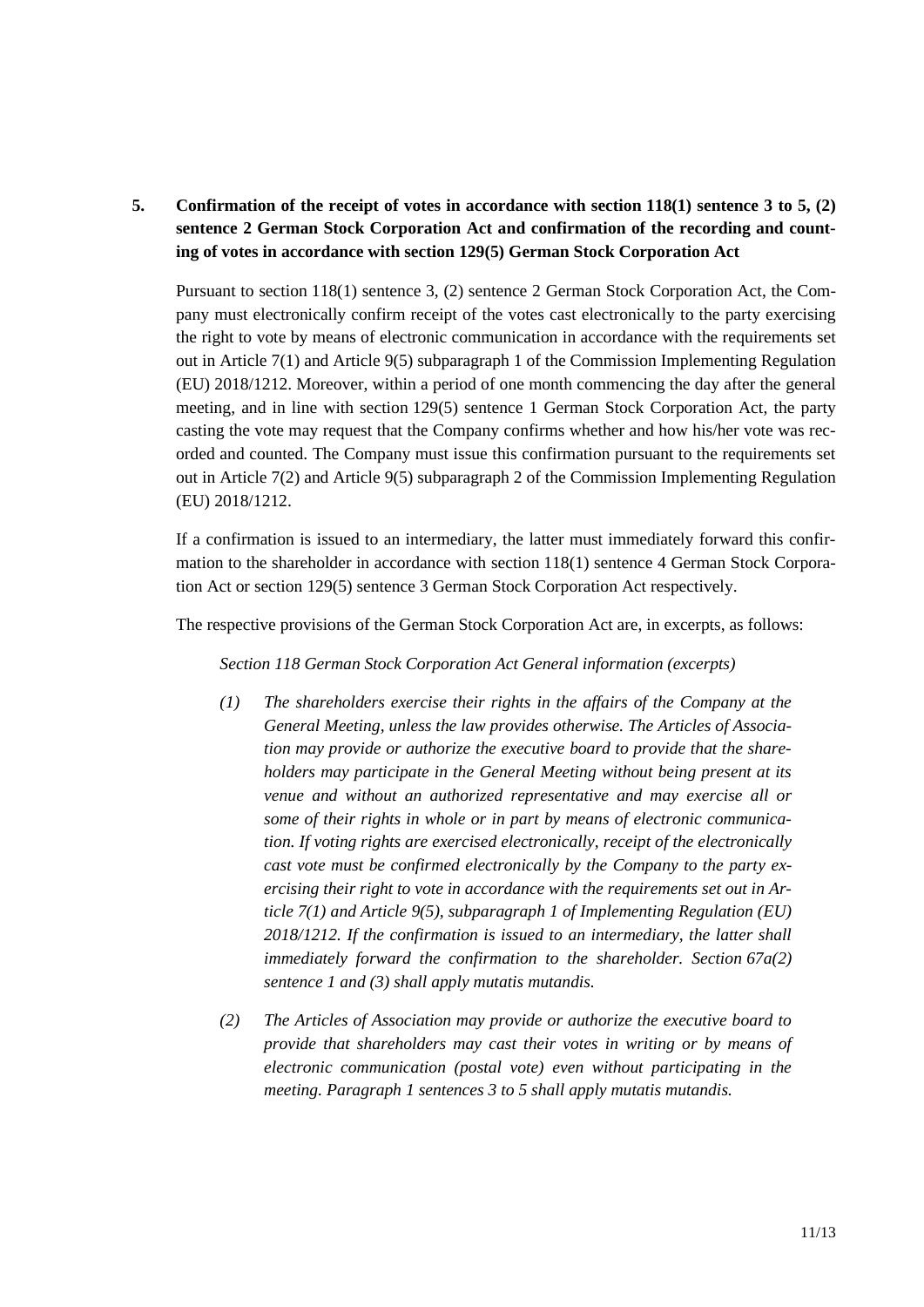*Section 129 German Stock Corporation Act Rules of procedure; list of attendees; proof of the vote count (excerpts)*

*(5) Within one month of the day of the general meeting the party exercising their right to vote can request confirmation from the company as to whether and how his or her vote was counted. The company must issue the confirmation in accordance with the requirements set out in Article 7(2) and Article 9(5) subparagraph 2 of Implementing Regulation (EU) 2018/1212. If the confirmation is issued to an intermediary, the latter must immediately forward this confirmation to the shareholder. Section 67a(2) sentence 1 and (3) apply mutatis mutandis.*

*Section 67a German Stock Corporation Act Transmission of information on corporate events; terminology (excerpts)*

- *(2) Information may be transmitted by instructed third parties.…*
- *(3) An intermediary has to transfer to the following intermediary in the chain of intermediaries any information according to paragraph 1 sentence 1 received from another intermediary or from the company and within the time period stipulated in Article 9(2) subparagraph 2 or 3 and (7) of Implementing Regulation (EU) 2018/1212, unless he knows that such intermediary will receive such information from someone else. The same applies to information of a listed company having its seat in another member state of the European Union. Paragraph 2 sentence 1 applies accordingly.*

*Article 7 Implementing Regulation (EU) 2018/1212 Format of confirmation of the receipt and recording and counting of votes*

- *(1) The minimum types of information and data elements that a confirmation of the receipt of votes cast electronically as provided for in the first subparagraph of Article 3c(2) of Directive 2007/36/EC comprises shall be as set out in Table 6 of the Annex.*
- *(2) The minimum types of information and data elements that a confirmation of recording and counting of votes by the issuer to the shareholder or third party nominated by the shareholder as provided for in the second subparagraph of Article 3c(2) of Directive 2007/36/EC comprises shall be as set out in Table 7 of the Annex.*